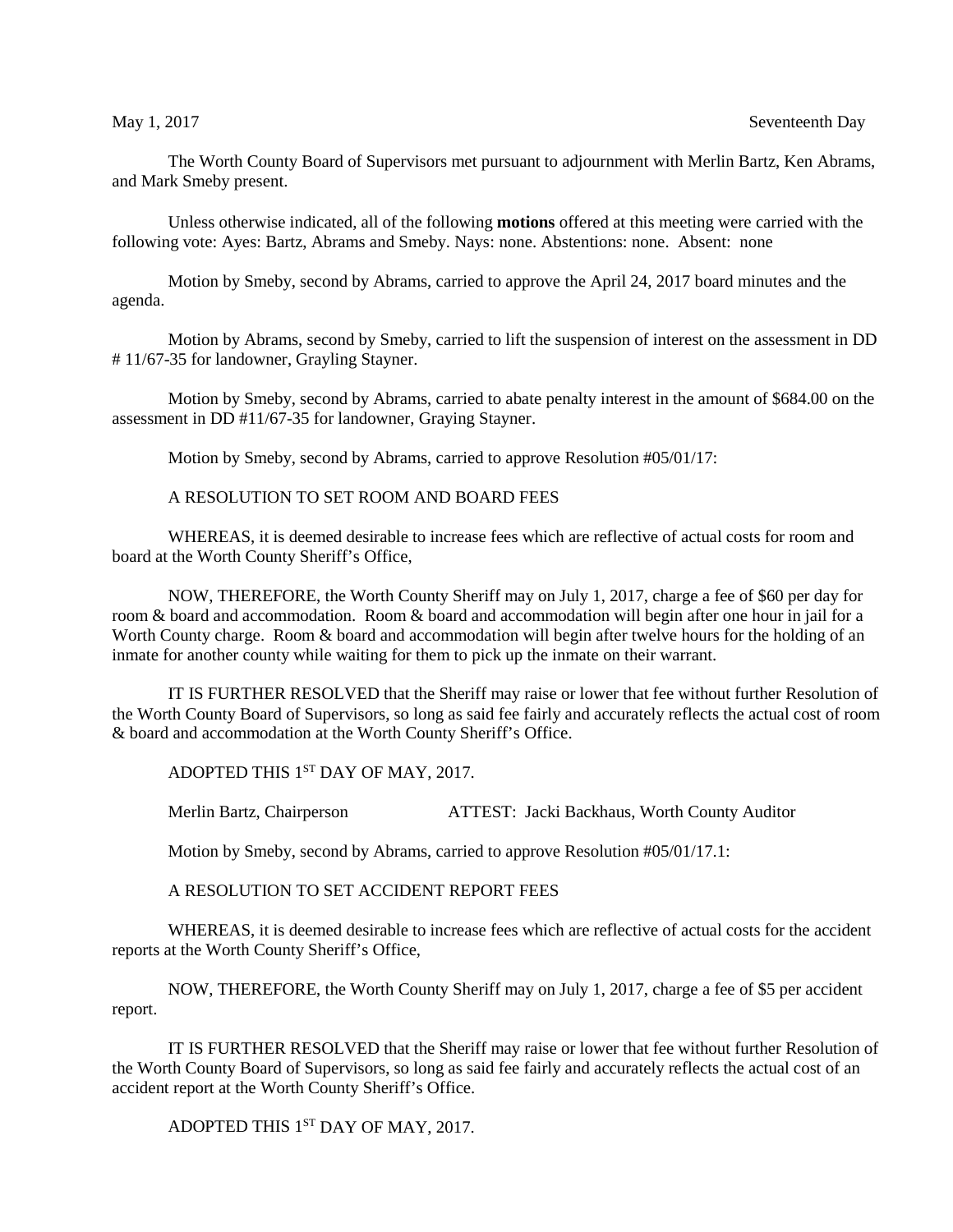Merlin Bartz, Chairperson ATTEST: Jacki Backhaus, Worth County Auditor

Motion by Smeby, second by Abrams, carried to approve Resolution #05/01/17.2:

A RESOLUTION TO SET DRIVER'S LICENSE RECORD FEES

WHEREAS, it is deemed desirable to increase fees which are reflective of actual costs for driver's license records at the Worth County Sheriff's Office,

NOW, THEREFORE, the Worth County Sheriff may on July 1, 2017, charge a fee of \$11.00 per driver's license record.

IT IS FURTHER RESOLVED that the Sheriff may raise or lower that fee without further Resolution of the Worth County Board of Supervisors, so long as said fee fairly and accurately reflects the actual cost of a driver's license record at the Worth County Sheriff's Office.

ADOPTED THIS 1<sup>ST</sup> DAY OF MAY, 2017.

Merlin Bartz, Chairperson ATTEST: Jacki Backhaus, Worth County Auditor

Motion by Smeby, second by Abrams, carried to approve Resolution #05/01/17.3:

A RESOLUTION TO SET FEES FOR A CD OR DVD PLUS SHIPPING AND HANDLING

WHEREAS, it is deemed desirable to increase fees which are reflective of actual costs for a CD or DVD plus shipping and handling at the Worth County Sheriff's Office,

NOW, THEREFORE, the Worth County Sheriff may on July 1, 2017, charge a fee of \$10.00 per CD or DVD plus shipping and handling.

IT IS FURTHER RESOLVED that the Sheriff may raise or lower that fee without further Resolution of the Worth County Board of Supervisors, so long as said fee fairly and accurately reflects the actual cost of a CD or DVD plus shipping and handling at the Worth County Sheriff's Office.

ADOPTED THIS 1<sup>ST</sup> DAY OF MAY, 2017.

Merlin Bartz, Chairperson ATTEST: Jacki Backhaus, Worth County Auditor

Motion by Abrams, second by Smeby, carried to approve Resolution #05/01/17.4:

A RESOLUTION TO SET FEES FOR BOOKING INMATES

WHEREAS, it is deemed desirable to establish fees which are reflective of actual material and labor costs for booking inmates at the Worth County Sheriff's Office,

NOW, THEREFORE, the Worth County Sheriff may on July 1, 2017, charge a fee of \$10.00 for booking inmates.

IT IS FURTHER RESOLVED that the Sheriff may raise or lower that fee without further Resolution of the Worth County Board of Supervisors, so long as said fee fairly and accurately reflects the actual cost of booking an inmate at the Worth County Sheriff's Office.

ADOPTED THIS 1ST DAY OF MAY, 2017.